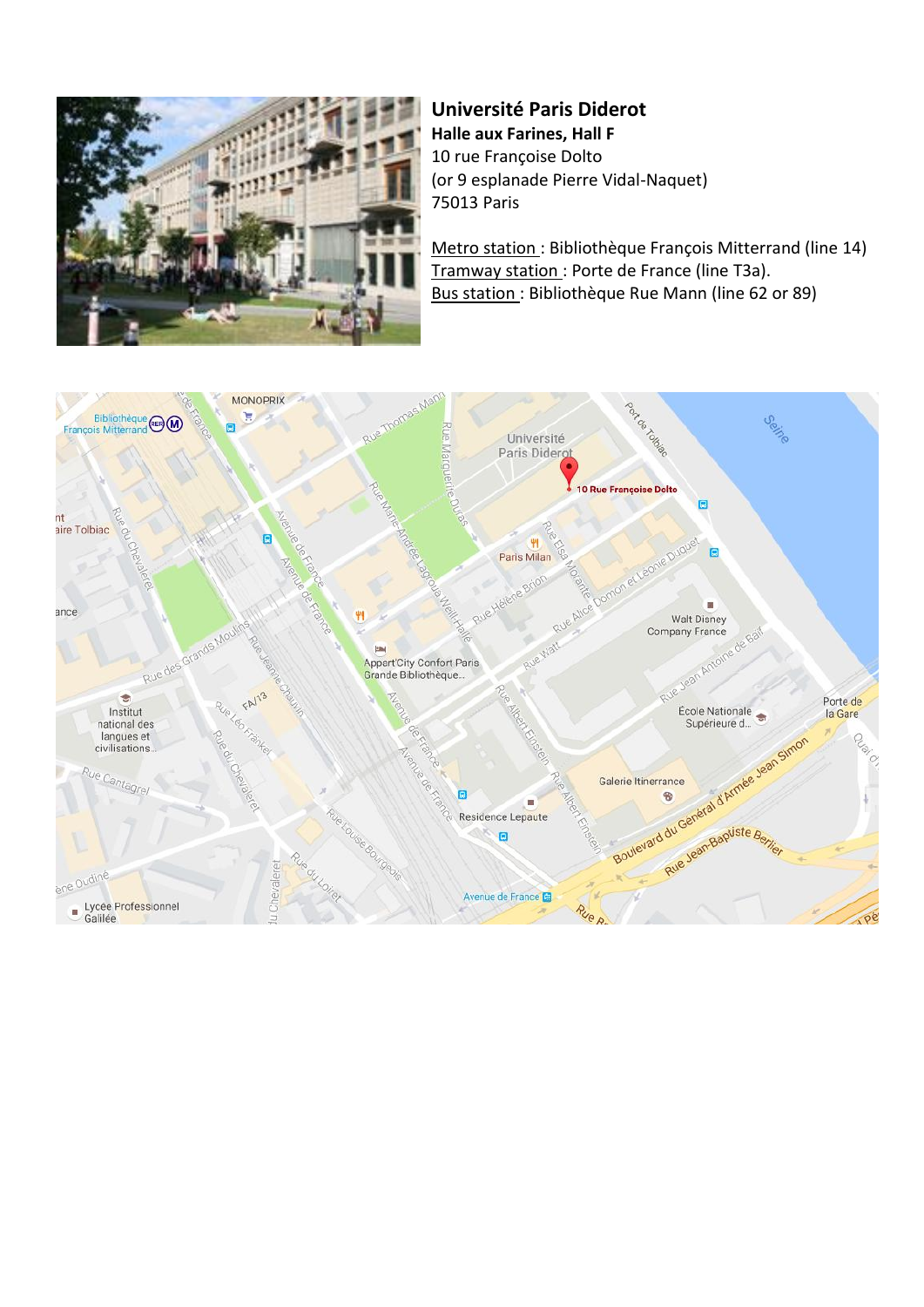

## **Fondation des États-Unis**

15 Boulevard Jourdan 75014 Paris

Train station : Cité Universitaire (RER B) Tramway station : Cité Universitaire (line T3a) Bus station : Porte de Gentilly (line 21 or 67)

**N.B. Due to security reasons, no access is possible for non-registered participants at the Fondation des Etats-Unis. Badges must be worn at all times.**

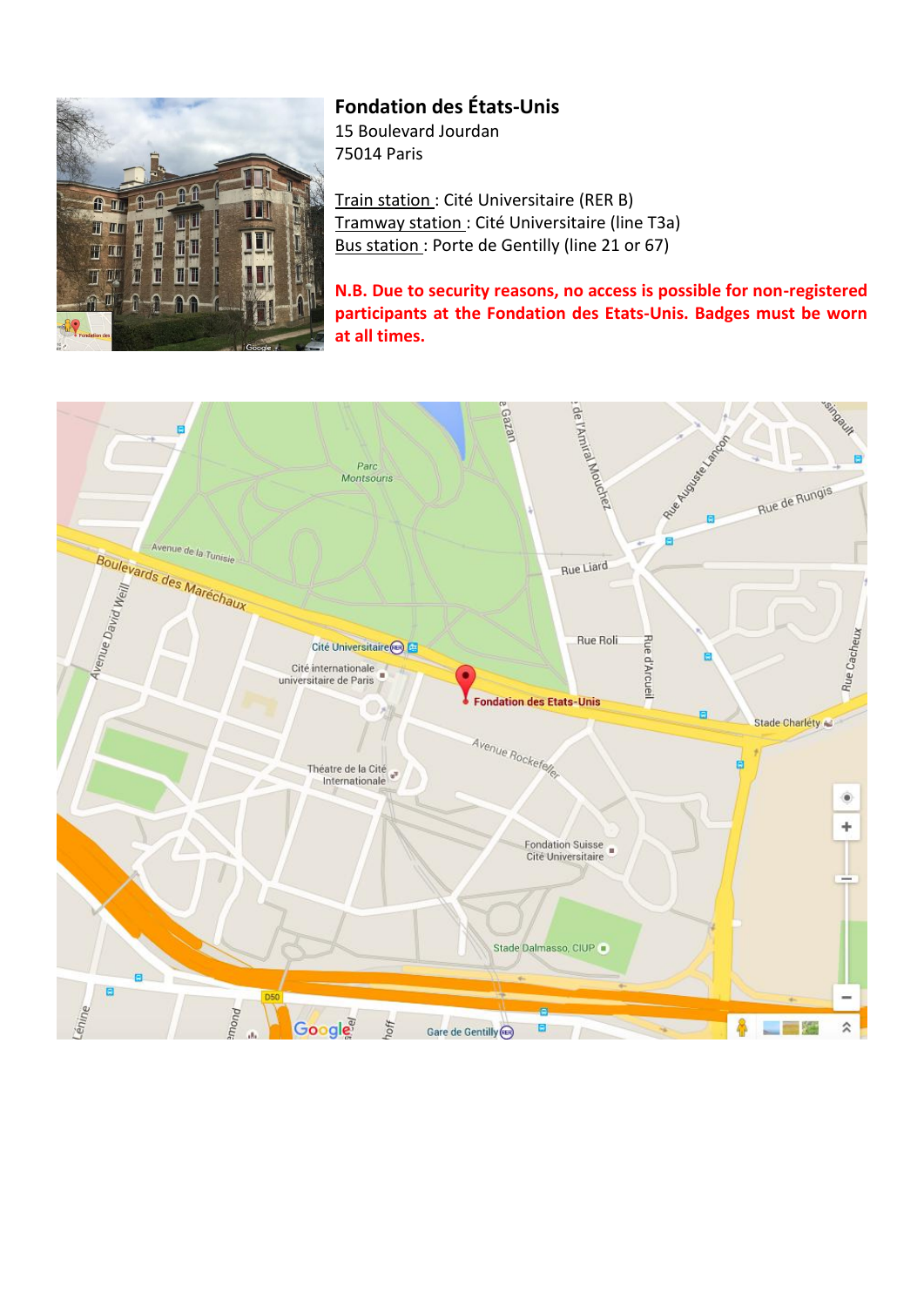

# **Université Sorbonne Nouvelle-Paris 3**

5 Rue de l'École de Médecine 75005 Paris

Metro station : Cluny – La Sorbonne (line 10) Bus stations : Cluny (line 63, 86 or 87)